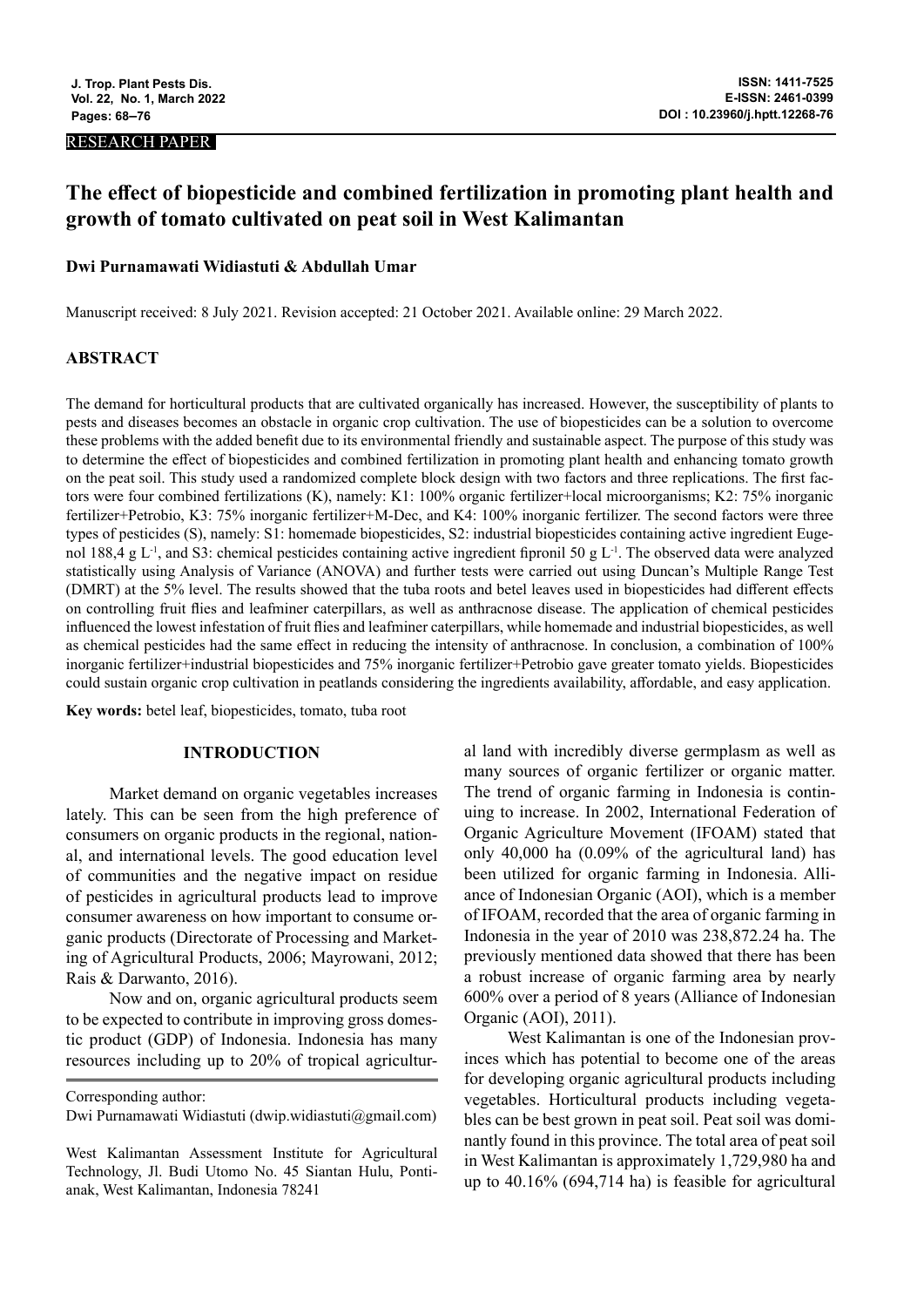land.

Peatland is categorized as marginal land; nevertheless, by several years intensive cultivation, fibrist peat soil (raw) can turn into saprist peat soil (ripe) that is very potential for growing vegetables (Agus & Subiksa, 2008). The characteristics of peat soil properties in this study area is classified as acidic soil. Total macro nutrients in the peat soil are commonly high, but in organic forms (Andriesse, 1988; Stevenson & Fitch, 1986). Most macro nutrients such as N, P, K, Ca and Mg are in unavailable forms for plant in the peat soil (Mutalib et al., 1991). Hence, in this study, the combination of organic and inorganic (N, P, and K) fertilizers are applied to enhance plant growth and yield.

Plant pests and diseases are one of the most critical problems faced by organic vegetables farming, especially in the newly opened area (Wulandari & Wahyudi, 2014). The natural balance of pest's population and the natural enemies can be overpopulated due to monoculture farming. In order to maintain the balance of the agricultural ecosystem, application of eco-friendly controlling methods is strongly needed, and one of which is biopesticide.

Some plants have been reported to be potentially used as biopesticide, and two of the plants are derris (tuba plant) and betel. The root of derris (*Derris elliptica* (Wallich) Benth) contains rotenone, deguelin, elliptone, and toxicarole that are toxic to some plant pests (Setiawati et al., 2008; Setiawati et al., 2015). Betel leaves (*Piper betle* Linn.) contains various active ingredients as biofungicide such as hydroxychavicol, chavicol, chavibetol, estragole, eugenol, methyl eugenol, carvacrol, terpenes, and sesquiterpenes (Ariyanti et al., 2012; Arsensi, 2012; Dwianggraini et al., 2013; Maryani & Lusi, 2004; Siamtuti et al., 2017; Wardani, 2009). In addition, there are several ingredients for making biopesticides such as galangal, turmeric, garlic, lemongrass, and shallot that contain active ingredients and function as fungicide, insecticide, and bactericide (Gunnars, 2021; Petre, 2019; Sharma et al., 2018). Whereas, local microorganisms (LOM) comprise natural ingredients and function as plant pests and diseases control (Roeswitawati et al., 2018).

In West Kalimantan, both of derris and betel can be easily found in the backyard or as the hedgerows in the vegetable farm. However, there is no report on the capability of the extracts of these two plants as biopesticide for controlling plant pests and diseases of tomato in West Kalimantan. This research was performed to identify the capability of biopesticide developed from derris and betel leaves extract and fertilizer combination for controlling plant pests and diseases of tomato as well as improving the yield of tomato plant.

# **MATERIALS AND METHODS**

**Research Site.** This research was conducted on hemic peat soil (Histosols) with semi-ripe decomposition rate in Siantan Hulu, Pontianak Utara Sub Districts, West Kalimantan (0.001793, 109.341974).

**Research Design.** This research was arranged in a randomized complete block design with two factors and three replications. The first factors were four levels of combined fertilizations (K), i.e. K1: 100% organic fertilizer (40 tons ha<sup>-1</sup> cow manure  $+$  40 tons ha<sup>-1</sup> bokashi) + 250 L ha<sup>-1</sup> local microorganism, K2: 75% inorganic fertilizer (1.5 tons ha<sup>-1</sup> NPK) + 10 tons ha<sup>-1</sup> chicken manure  $+ 1.5$  tons ha<sup>-1</sup> Petrobio (Petrokimia Kayaku, Indonesia), K3: 75% inorganic fertilizer (1.5 tons ha<sup>-1</sup> NPK) + 10 tons ha<sup>-1</sup> chicken manure + 250 L ha-1 M-Dec (Balai Penelitian Tanah, Badan Litbang, Kementerian Pertanian), and K4: 100% inorganic fertilizer (2 tons ha<sup>-1</sup> NPK) + 10 tons ha<sup>-1</sup> chicken manure. Whereas, the second factor was kinds of pesticides (S), i.e. S1: homemade biopesticides (biopesticide made from local ingredients using conventional method), S2: industrial biopesticide containing active ingredient Eugenol 188,4 g  $L^{-1}$  (NASA, Indonesia), which was available on the market, and S3: chemical pesticides containing active ingredient fipronil 50 g L-1 (BASF, Indonesia). Chicken manure was not used in K1 treatment due to the issue of chemical use in chicken feed industries, while the treatment was meant to be fully organic, and LOM in this treatment was also used for the same reason. Petrobio and M-Dec were used in K2 and K3, respectively, as an addition for 75% dosage of inorganic fertilizer. While Petrobio was added in its original formulation, M-Dec was given by diluted 5 g in 1 L to give a concentration of  $250$  L ha<sup>-1</sup> (1.25 kg) ha<sup>-1</sup>). Negative control was not used in this experiment. Trial plots were planting beds of  $0.8 \times 6$  m, the distance between the beds was 0.7 m.

**Plant Nurseries.** Tomato seeds (Permata variety) (East West Seed, Indonesia) were soaked in water at 40 °C for 15 min, before being sown on a-square-meter of peat soil previously added with 5 kg of ash and 5 kg of cow manure. After 10 days, each seed was put into black polybags size of  $8 \times 4$  cm placed in a shady place and watered daily to maintain soil moisture.

**Field Preparation.** Agricultural lime (dolomite) was applied in the planting beds at a dose of  $1000 \text{ kg ha}^{-1}$ ,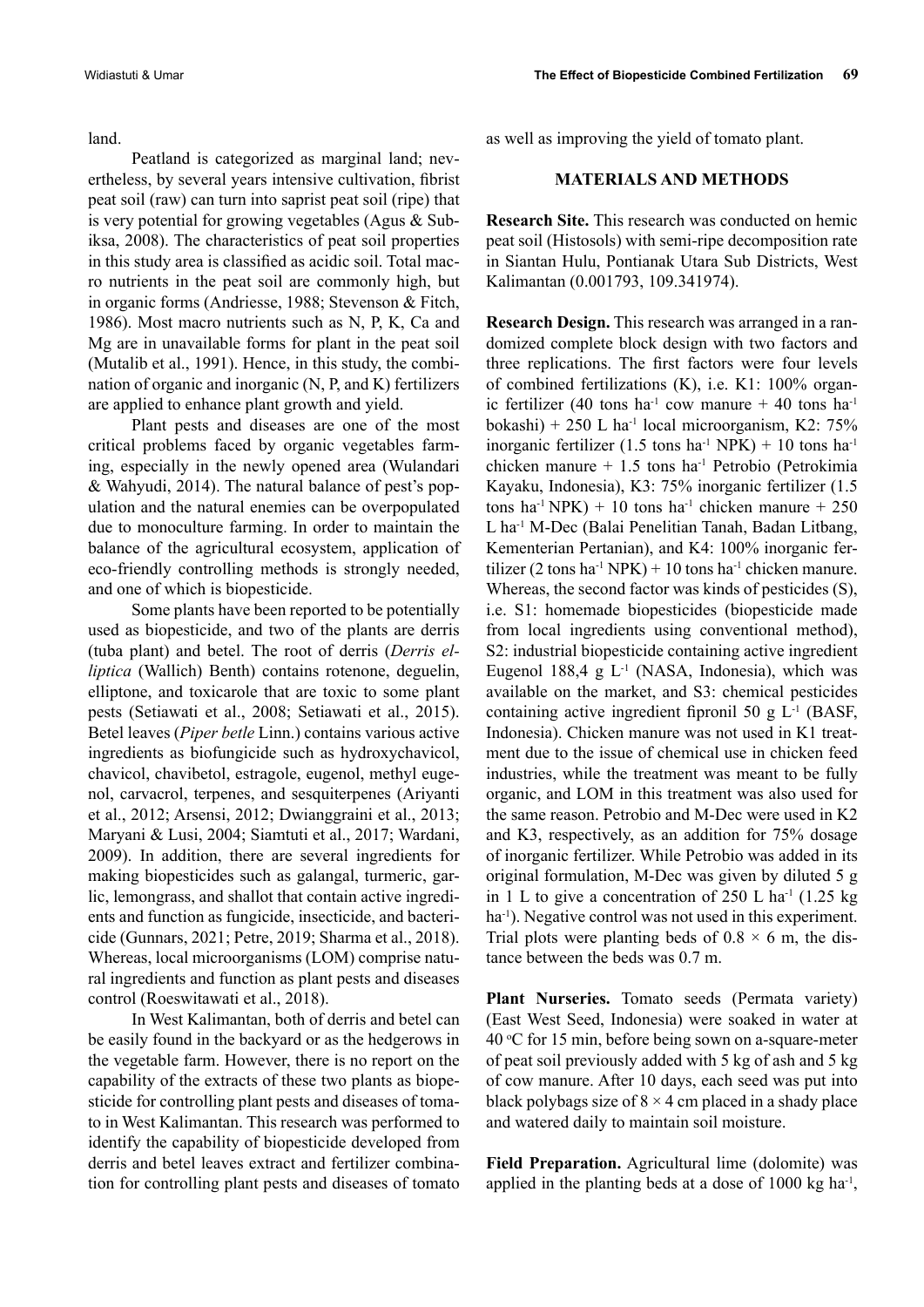chicken manure, cow manure and ash were applied at a dose of 500 kg ha<sup>-1</sup> each, evenly distributed on the surface of the beds one day before covering the beds using silver black plastic mulch.

**Plant Maintenance.** Transplanting was done three weeks after sowing. The space of the planting holes on the planting beds was  $60 \times 40$  cm. Weeding was manually carried out every 10 days throughout the experimental period to keep the plants free of weeds.

**Biopesticides Production and Application.** There were two types of homemade biopesticides used in this experiment, i.e. bioinsecticide and biofungicide (Ariyanti et al., 2012; Arsensi, 2012; Kardinan, 2001; Setiawati et al., 2008; Setiawati et al., 2015; Siamtuti et al., 2017). The ingredients used as bioinsecticide were 1 kg of tuba root,  $\frac{1}{4}$  kg of galangal,  $\frac{1}{4}$  kg turmeric, and  $\frac{1}{4}$  kg garlic. These ingredients were ground with a mortar, then put in a bucket mixed with 10 L of water and incubated for 3 days before ready to use. Meanwhile, biofungicide was made from 1 kg of betel leaf, ¼ kg of lemongrass and ¼ kg of shallots that were treated with a similar process as bioinsecticide.

Biopesticide was applied by adding 240 mL of it into 15 L of water, added with 15 g of detergent as emulsifier, stirred homogeneously and sprayed on plants every 3 days. Meanwhile, LOM was applied by mixing 5–10 mL of the solution with 1 L of water, drenched on the plants and media. Watering was conducted simultaneously with planting and repeated once a week.

**Plant Pests and Disease Intensity.** The effectiveness of biopesticides against plant pests was assessed by observing the average of pests and disease intensity of three major tomato pests and disease (Setiawati et al., 2001), i.e. fruit flies, leafminer and anthracnose. Fruit flies attack was assessed using the formula:

$$
I = \left[\frac{a}{N}\right] \times 100\%
$$

I = absolute plant damage intensity  $(\%)$ ;

 $a =$  number of attacked fruit:

 $N =$  number of fruits observed.

Leafminer attack was assessed using the formula:

$$
I = \left\{ \frac{\Sigma n i}{Z \times N} \right\} \times 100\%
$$

Meanwhile, anthracnose was assessed using the for-

mula:

I = relative plant damage intensity  $(\%)$ ;  $n =$  number of leaves with a damage scale of

- $v_i$ ;
- $v_i$  = the value of the scale of damage of i;
- $Z =$  the highest damage scale;

 $N =$  number of leaves observed.

The damage scale values (v) for the pest are as follows:

$$
I = \left\{ \frac{\Sigma n i \, vi}{Z \times N} \right\} \times 100\%
$$

As for the disease are as follows:

- I = disease severity  $(\%);$
- $n_i$  = number of fruits with a damage scale of  $v_i$ ;
- $v_i$  = the value of the scale of damage of i;
- $Z =$  the highest damage scale;
- $N =$  number of fruits observed.

 $0 = \text{no attack:}$ 

- $1 = 0-25\%$  of plant parts affected;
- $2 = 26-50\%$  of plant parts affected;
- $3 = 51-75\%$  of plant parts affected;
- $4 = 76-100\%$  of plant parts affected.

 $0 =$  no attack;

- $1 = 0-10\%$  of plant parts affected;
- $2 = 11-20\%$  of plant parts affected;
- $3 = 21-40\%$  of plant parts affected;
- $4 = 41-60\%$  of plant parts affected;
- $5 = 61-100\%$  of plant parts affected.

Agronomic Properties. This study focused on the effect of application of biopesticides, inorganic and organic fertilizers, and local organisms in order to improve tomato growth and yields. The agronomic properties of tomato plants were measured through: 1) plant height, 2) fruit weight, and 3) yield ha<sup>-1</sup>. The data were taken once the tomato plant reached 70 days-old. Yield data were collected from the accumulation of the first harvest (70 days after sowing, DAS) and the second harvest (77 DAS).

**Data Analysis.** Observational data on the pests and disease intensity and plant agronomic characteristics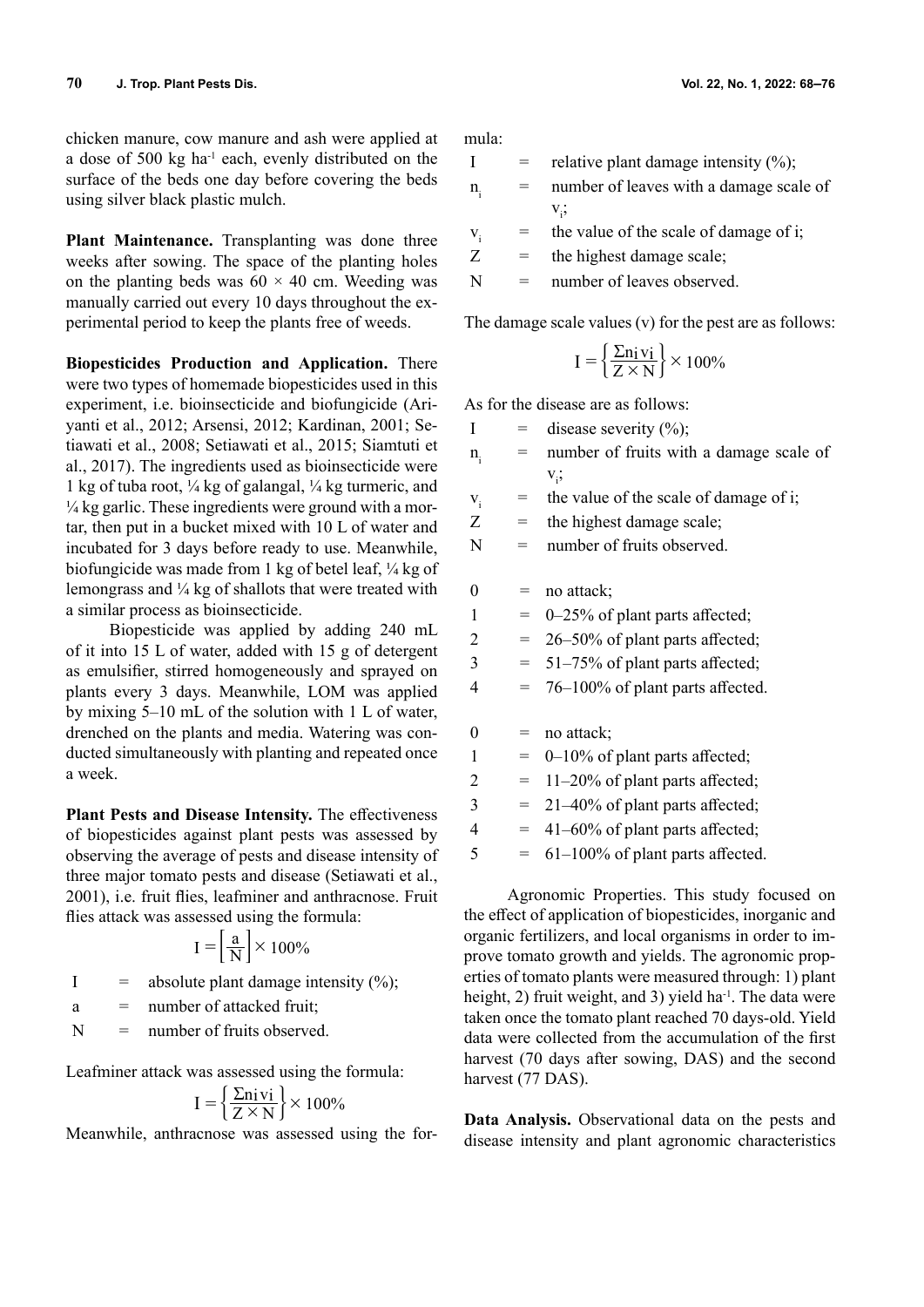were analyzed using analysis of variance (ANOVA). If there was a significant difference (*P*< 0.05), the data was further analyzed using Duncan's Multiple Range Test (DMRT) at 5% of significant level.

#### **RESULTS AND DISCUSSION**

**Effect of Organic Pesticides and Organic Fertilizers on the Tomato Plant Pests and Diseases.** Two kinds of pests and one disease were found during observation, i.e. fruit flies, leafminer caterpillars, and anthracnose disease. Symptoms produced by fruit fly attack were characterized by a discoloration on the fruit surface, around the oviposition sting (Figure 1A). At the early stage of invasion, the egg emission might be observed under the fruit skin. The leafminer caterpillar showed symptoms such as sunken lesions on fruit or mining activity on leaves and stems which was caused by larvae feeding activity (Figure 1B). The anthracnose disease was recognized by symptoms of depressed, circular lesions about 0.5 inch (1.2 cm) in diameter appearing on ripe fruit. With age, the lesions become brown (Figure 1C).

The effect of combined application of biopesticides, organic fertilizers and local organisms on the pests and disease of tomato plants were presented in Figure 2. Homemade biopesticides (S1) as well as industrial biopesticides (S2) were generally less effective than chemical pesticides (S3) in controlling fruit flies. The results showed that the average infestation of fruit flies was higher in the treatment of homemade biopesticides and industrial biopesticides, compared to the chemical pesticides (Figure 2A).

The effect of fertilizer and pesticide treatments on the intensity of leaf miner attacks was similar with those of fruit flies attacks (Figure 2B). The average infestation of leafminer on plants treated with homemade biopesticides (S1) and industrial biopesticides (S2) was higher than those treated with chemical pesticides (S3). Homemade and industrial biopesticides were less effective in controlling leafminer larvae that live and feed in leaf burrows. These larvae feed in their burrows until all that is left on the leaves is the epidermis.

The effect of fertilizer and pesticide treatment on disease severity of fruit rot (anthracnose) showed that there was no difference between the treatment of organic pesticides and chemical pesticides (*P<* 0.05), except for the K1S1 treatment which showed a fairly high disease severity (15.83%). This result showed that the use of homemade biopesticide combined with 100% organic fertilizer resulted in the highest disease severity of anthracnose (K1S1). Interestingly, biopesticides also gave the lowest severity of anthracnose if K2 (75 % of inorganic fertilizer  $+$  Petrobio) was given as the fertilization. Treatment of other biopesticides, namely K2S1 (3.92%), K3S1 (0.83%), and K4S1 (2.50%) had the same disease severity compared to chemical pesticides, namely K1S3 (1.62%), K2S3 (10.20%), K3S3 (0.83%), and K4S3 (0.83%) (Figure 2C).

Homemade biopesticides as well as industrial biopesticides are generally less effective in controlling fruit flies and leafminers compared to chemical pesticides. It is suspected that this is due to mode of actions of their active ingredients. Rotenone contained in the tuba roots, although it is a broad-spectrum poison, works as a stomach and contact poison (Setiawati et al., 2008; Setiawati et al., 2015), while the larvae of fruit flies and leaf miner attack plants by living and eating in plant tissues that cannot be reached by the active ingredient. Fruit flies are unlikely to be affected by direct spray since it is actively flying and will perch on plants to lay eggs once conditions permit. In addition, chemical pesticides which were applied are suspected to be more effective at repelling fruit fly imago due to the strong odor of the substance that was able to repel pests from approaching crops and infecting tomato fruits.

Betel leaf has shown potential as a biopesticide to control fruit rot disease in tomatoes. It can be seen in Figure 2C, treatment of S1 (homemade biopesticide) gave the lowest disease severity of fruit rot when combined with treatment of K2 (75% of inorganic fertilizer + Petrobio). Meanwhile, it produced no significant difference in disease severity of tomato fruit rot compared to chemical pesticides when combined with treatment of K3 (75% of inorganic fertilizer  $+$  M-Dec)



Figure 1. Symptoms of pest and disease on tomato plants. (A) Fruit fly; (B) Leafminer; (C) Anthracnose.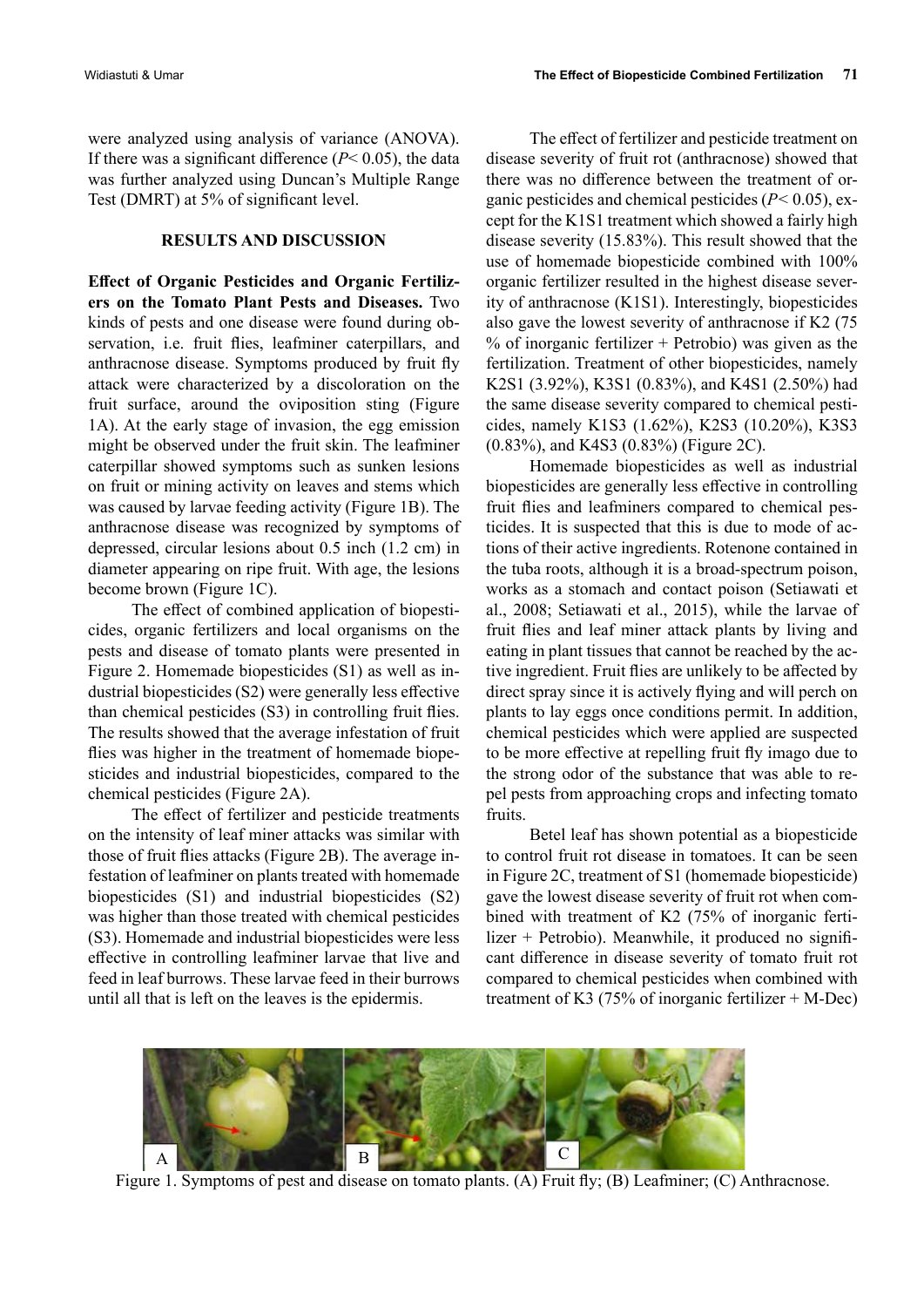

Figure 2. The effect of various fertilizer and pesticide treatments on attack intensities of (A) Fruit flies; (B) Leafminer; (C) Disease severity of anthracnose on tomato plants. Bars with no common letters are significantly different (*P <*0.05). (K1) 100% organic fertilizer + local microorganism; (K2) 75% of inorganic fertilizer + Petrobio; (K3) 75% of inorganic fertilizer + M-Dec; (K4) 100% of inorganic fertilizer. (S1) Homemade biopesticide; (S2) Industrial biopesticide; (S3) Chemical pesticide.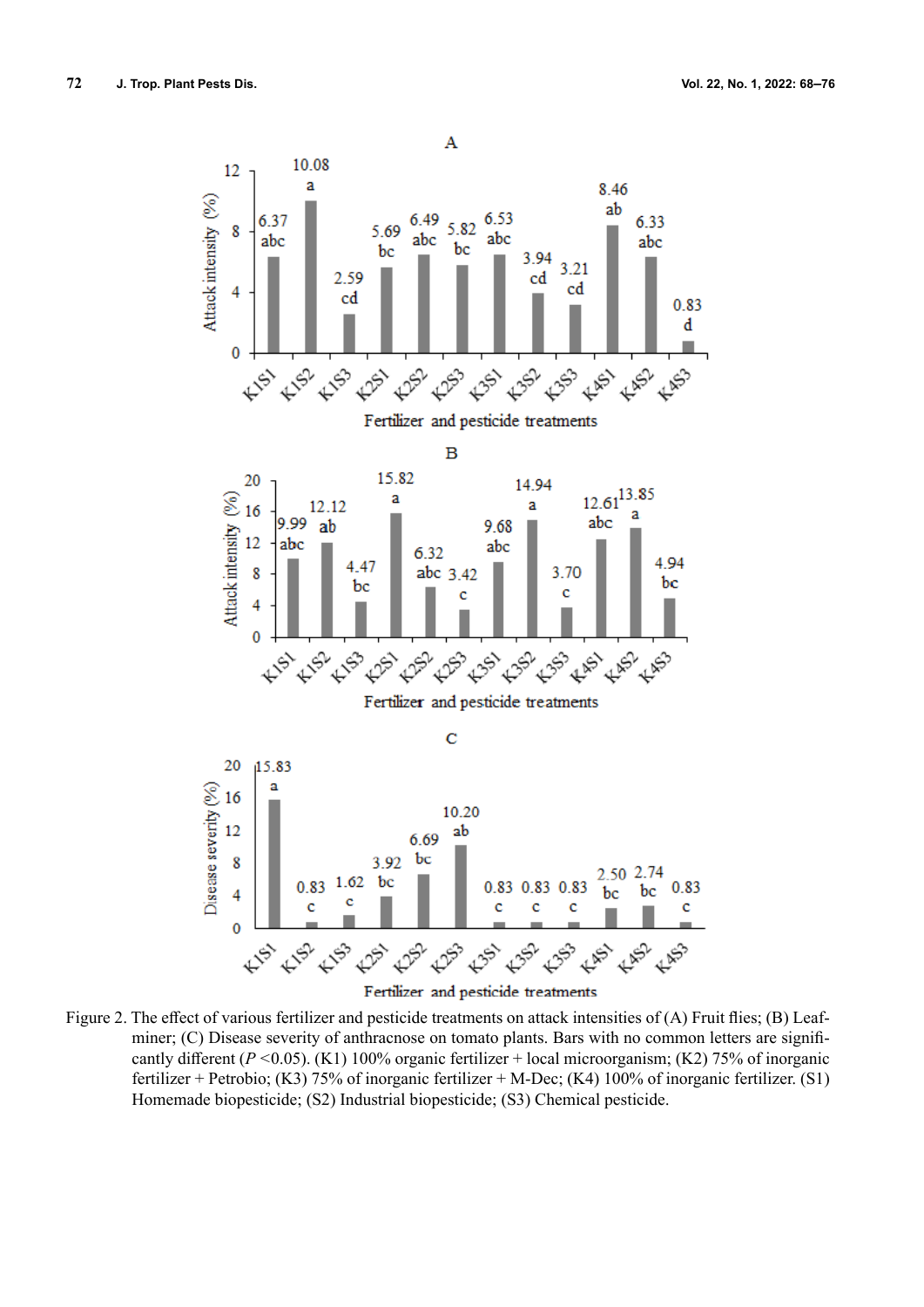or K4 (100% of inorganic fertilizer). Wati et al. (2014) reported that betel leaf and n-Heksana formulation effectively suppressed the growth of anthracnose in chili. The natural ingredient was known to contain essential oil compounds, saponins, flavonoids and polyphenols used as a fungicide. Saponins and flavonoids have antifungal activity and represent the first chemical barriers to pathogen infection (Rubio-Moraga et al., 2013).

The overall results showed that chemical pesticides performed better in controlling fruit flies and leafminers, while homemade biopesticides have the

potential to control fruit rot. Although biopesticides have limitations in pest control, it has some values to support organic vegetable cultivation. Therefore, it is feasible to be adopted. From an economic point of view, biopesticides have advantages over chemical pesticides, which can be produced by farmers at low cost. Thus, the lower harvest output can be compensated by the lower production inputs. In West Kalimantan, the main ingredients of biopesticides can be found easily in the farmer's backyards. More importantly, biopesticides have environmental friendly characteris-



Fertilizer and pesticide treatments

Figure 3. Effect of various fertilization and pesticide treatments on (A) Tomato height; (B) Fruit weight; (C) Tomato yield. Bars with no common letters are significantly different (*P<* 0.05). (K1) 100% organic fertilizer + local microorganism; (K2) 75% of inorganic fertilizer + Petrobio; (K3) 75% of inorganic fertilizer + M-Dec; (K4) 100% of inorganic fertilizer. (S1) Homemade biopesticide; (S2) industrial biopesticide; (S3) Chemical pesticide.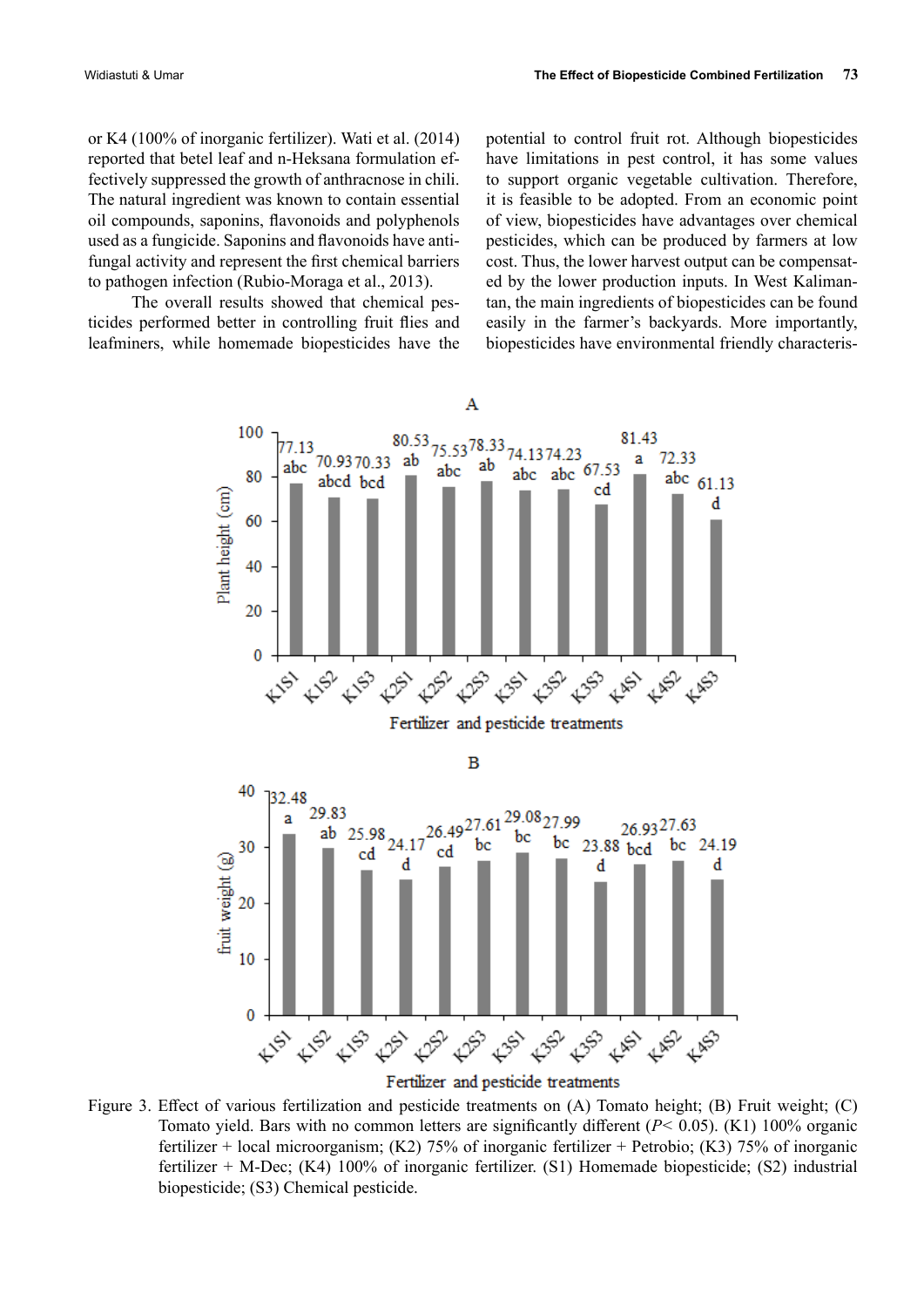

Figure 3. Continued. Effect of biopesticides and organic fertilization on agronomic characteristics of tomato plants. (A) Plant height; (B) Fruit weight; (C) Yield. Bars with no common letters are significantly different (*P <* 0.05). (K1) 100% organic fertilizer + local microorganism; (K2) 75% of inorganic fertilizer + Petrobio; (K3) 75% of inorganic fertilizer + M-Dec; (K4) 100% of inorganic fertilizer. (S1) Homemade biopesticide; (S2) Industrial biopesticide; (S3) Chemical pesticide.

tics which are very important for human health (Rais & Darwanto, 2016).

**Effect of Biopesticides and Organic Fertilization on Agronomic Characteristics of Tomato Plants.** The results of the effects of biopesticides and organic fertilization on the agronomic properties of tomato plants were presented in Figure 3. The results showed that the type of fertilization treatments affected plant height, fruit weight, and the yield of tomato plants. Figure 3A showed that treatment K2 (75% inorganic fertilization + Petrobio) produced the highest average plant height compared to other fertilization treatments (K1, K3, and K4). The average plant height of K2 was 78.13 cm, while the average plant height of K1, K3, and K4 were 72.80, 71.97, and 71.63 cm, respectively.

Observation on fruit weight showed that the heaviest weight of fruit was the average result of treatment K1 (100% organic fertilization), which was 29.43 g (Figure 3B). Meanwhile, the average fruit weight of K2, K3, and K4 treatments were 26.09, 26.99, and 26.35 g, respectively. The results indicated that the 100% organic fertilization was the best in increasing fruit weight of tomato plants. However, the highest fruit weight did not produce the highest yield since treatment K1 (100% organic fertilization) produced less fruits compared to the 100% inorganic fertilization (K4).

Observations on tomato yield, accumulation of the first and second harvests, showed treatment K4 (100% inorganic fertilization) produced similar results with treatment K2 (75% inorganic fertilization + Petrobio), which was 3.94 kg. Meanwhile, the yield of treatment K1 (100% organic fertilization) and K3 (75% inorganic fertilization  $+$  M-Dec) were 3.41 and 2.91 kg, respectively. The result showed that Petrobio has the potential to partially substitute the use of inorganic fertilizer, whereas M-Dec as well as the 100% organic fertilization cannot be used to replace inorganic fertilizer if we aim for the high yields.

# **CONCLUSION**

The use of biopesticides, both homemade and industrial ones, had the same effectivity as chemical pesticides in controlling anthracnose attacks on tomato plants. However, biopesticides were less effective in controlling fruit flies and leafminers. K4S2 treatment, a combination of industrial biopesticide and inorganic fertilizer, gave the highest yield of tomato, which suggested that the industrial biopesticide could be a good alternative to replace chemical pesticides while dependency to inorganic fertilizer was difficult to avoid. In terms of accessibility, homemade biopesticides had the potential to support organic crop cultivation in peatlands of West Kalimantan, due to the availability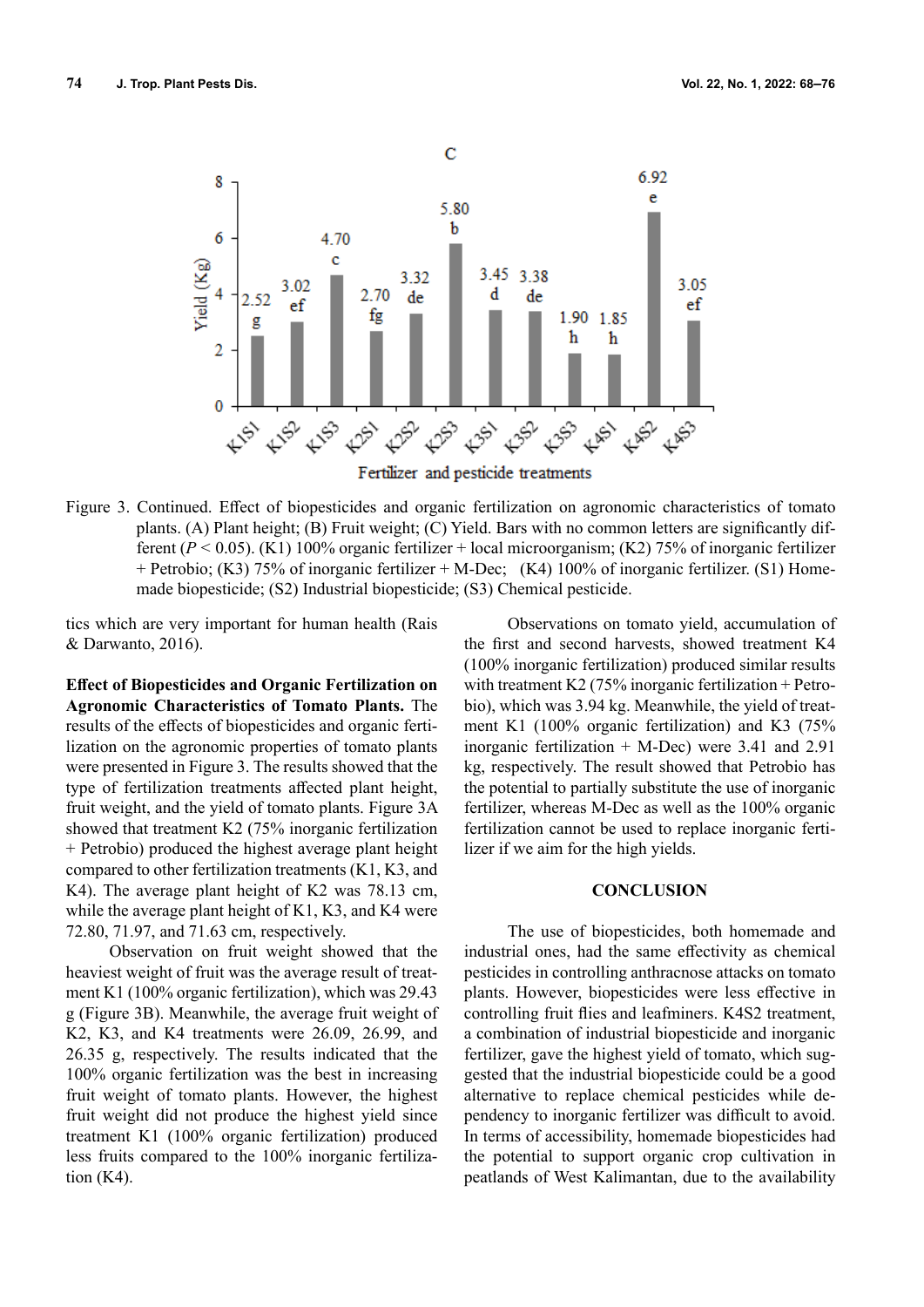of ingredients, affordable, and easy application.

# **ACKNOWLEDGMENTS**

The author thanks the Indonesia Ministry of Agriculture, the Indonesian Agency for Agricultural Research and Development, and West Kalimantan Assessment Institute for Agricultural Technology, for allowing this current research to be done.

#### **FUNDING**

The Indonesia Ministry of Agriculture also funded this research and provided all necessary supports through our institution, West Kalimantan Assessment Institute for Agricultural Technology.

# **AUTHORS' CONTRIBUTIONS**

DPW and AU are contributed equally to the research since the start of the experiment up until the writing of the manuscript. However, DPW and AU did contribute specifically on some processes. The design of the experiment was planned by DPW and the observation and data collection were performed by AU. Other works, such as field assistance, data analysis, data interpretation, and manuscript writing were done by both authors. Then, all the authors have read and approved the final manuscript.

## **COMPETING INTEREST**

The authors declare that there is no competing interest.

#### **REFERENCES**

- Agus G & Subiksa IGM. 2008. *Peat Land: Potency for Agriculture and Environmental Aspects.* Soil Research Center and World Agroforestry Centre (ICRAFT), Bogor.
- Aliansi Organis Indonesia (AOI). 2011. *Media Informasi untuk Pertanian Organik dan Perdagangan yang Adil* [*Information Media for Organic Farming and Fair Trade*]. Sept–Oct 2 ed. Pustaka AOI, Bogor.
- Andriesse JP. 1988. *Nature and Management of Tropical Peat Soil*. *Soil Resources, Management and Conservation Service, FAO Land and Water Development Division*. FAO, Rome.
- Ariyanti EL, Jahuddin R, & Yunus M. 2012. Potensi ekstrak daun sirih (*Piper betle* Linn) sebagai biofungisida penyakit busuk buah stroberi (*Colletotrichum fragariae* Brooks) secara in-vitro [Potential of betel leaf extract (*Piper betle* Linn) as a biofungicide for strawberry (*Colletotrichum fragariae* Brooks) rot disease in vitro]. *Jurnal Agroteknos*. 2(3): 88–93.
- Arsensi I. 2012. Pengaruh pemberian ekstrak daun sirih terhadap penyebab penyakit bulai pada tanaman jagung manis (*Zea mays* L. Sacaracharata) [Effect of betel leaf extract on the cause of downy mildew in sweet corn (*Zea mays* L. Sacaracharata]. *Ziraa'ah.* 3(1): 17–21.
- Directorate of Processing and Marketing of Agricultural Products. 2006. Pertanian organik Indonesia semakin maju seiring sadarnya pola hidup sehat [Indonesia's organic agriculture is advancing along with the awareness of a healthy lifestyle]. *Munas Asosiasi Produsen Organik Indonesia (APOI)*. Jakarta. 29 September 2006.
- Dwianggraini RW, Pujiastuti P, & Ermawati T. 2013. Perbedaan efektifitas antibakteri antara ekstrak daun sirih merah (*Piper crocatum*) dan ekstrak daun sirih hijau (*Piper betle* L.) terhadap Porphyromonas gingivalis [Differences in antibacterial effectiveness between red betel leaf extract (*Piper crocatum*) and green betel leaf extract (*Piper betle* L.) against Porphyromonas gingivalis]. *Stomatognatic-Jurnal Kedokteran Gigi*.  $10(1): 1-5.$
- Gunnars K. 2021. 10 Proven Health Benefits of Turmeric and Curcumin. https://www.healthline. com/nutrition/top-10-evidence-based-healthbenefits-of-turmeric. Accessed on 13 August 2021.
- Kardinan A. 2001. *Pestisida Nabati, Ramuan, dan Aplikasi* [*Vegetable Pesticides, Herbs and Applications*]. Penebar Swadaya, Jakarta.
- Maryani H & Lusi K. 2004. *Tanaman Obat untuk Influenza* [*Medicinal Plants for Influenza*]. Agromedia Pustaka, Tangerang.
- Mayrowani H. 2012. Pengembangan pertanian organik di Indonesia [The development of organic agriculture in Indonesia]. *Forum Penelitian Agro Ekonomi*. 30(2): 91–108.
- Mutalib AA, Lim JS, Wong MH, & Koonvai L. 1991. Characterization, distribution and utilization